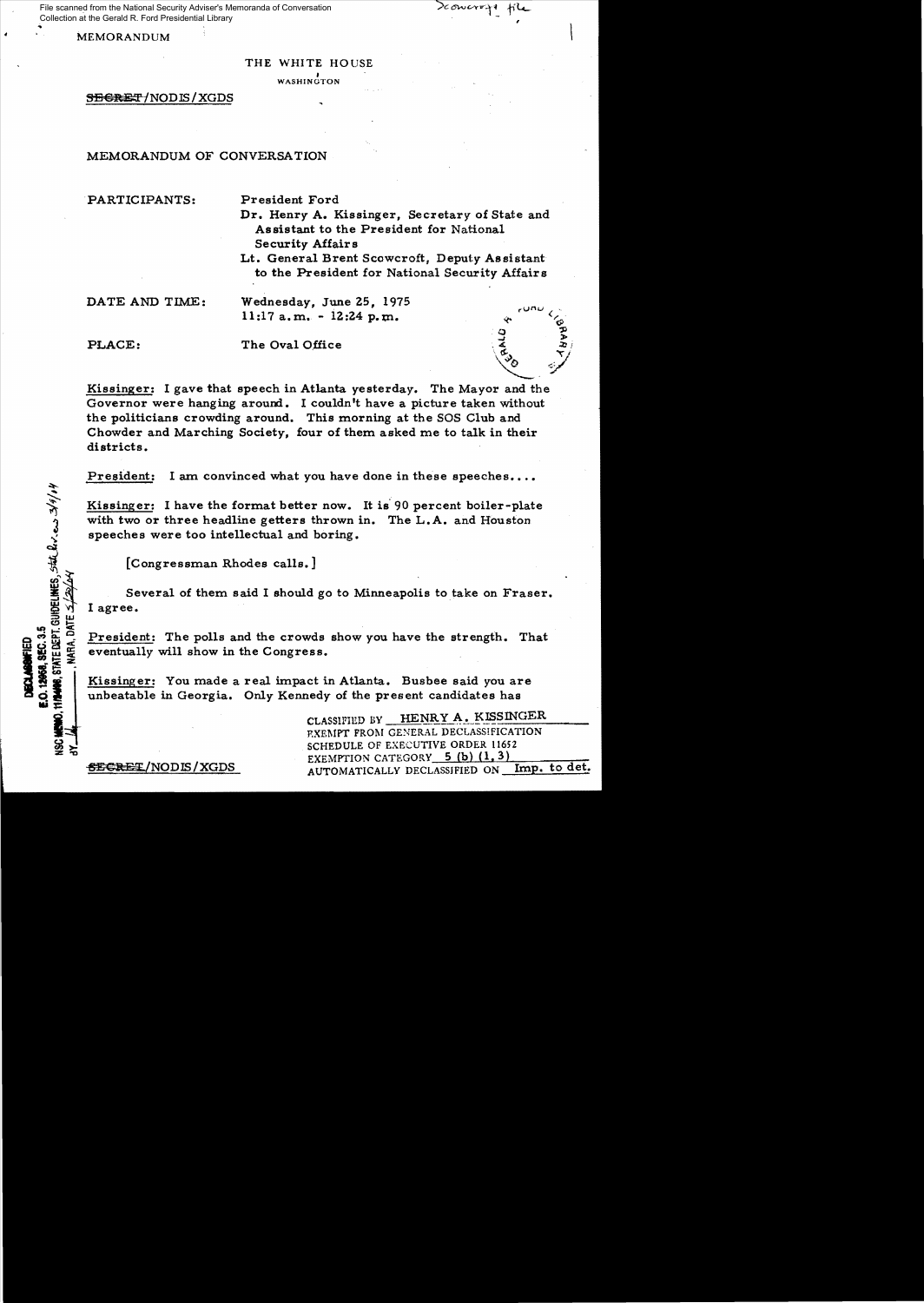## $\overline{\text{SE}}$ CRET</del> /NODIS/XGDS  $2$  .

any chance. The Mayor said even among the blacks you will do . better than anyone expects.

President: Did you see that comment in the Christian Science Monitor? I just saw the headline.

Kissinger: I wish they wouldn't make it so obvious.

President: I don't think it is harmful that Congress knows you are in their home towns.

Kissinger: Every time I mention you, there is applause. Your human touches are very effective. Busbee says he now knows you know more about energy than anyone else, and he is supportive.

President: We just have to keep pushing.

Kissinger: Yes. The impression now is of dynamism.

My format now is to meet with the private power groups, speak, and give a press conference. It is not like Watergate -- playing me against the President. It is all supportive, and references to you bring real response.

Busbee won't really give you any opposition next year.

President: I am convinced we have made a helluva lot of progress. We still have a long way to go.

Kissinger: That gets us back to our friends. This is one of the most inconceivable things I have ever seen. With their support, with the upturn here, they could put you over the top. Rabin complained to Marquis Childs about our giving things to Jordan and not Israel. We gave them 200 tanks in April -- that's more than we give in two years for Jordan.

[He shows the map. ]

Egypt now can't accept, and this freezes the Israeli position. It makes us look like liars to the Syrians. This is a confrontational position. They are hitting the Jewish community. My children will suffer. They are gambling on being able to take us domestically.

 $\overline{\text{SEGREF}}$  / NODIS / XGDS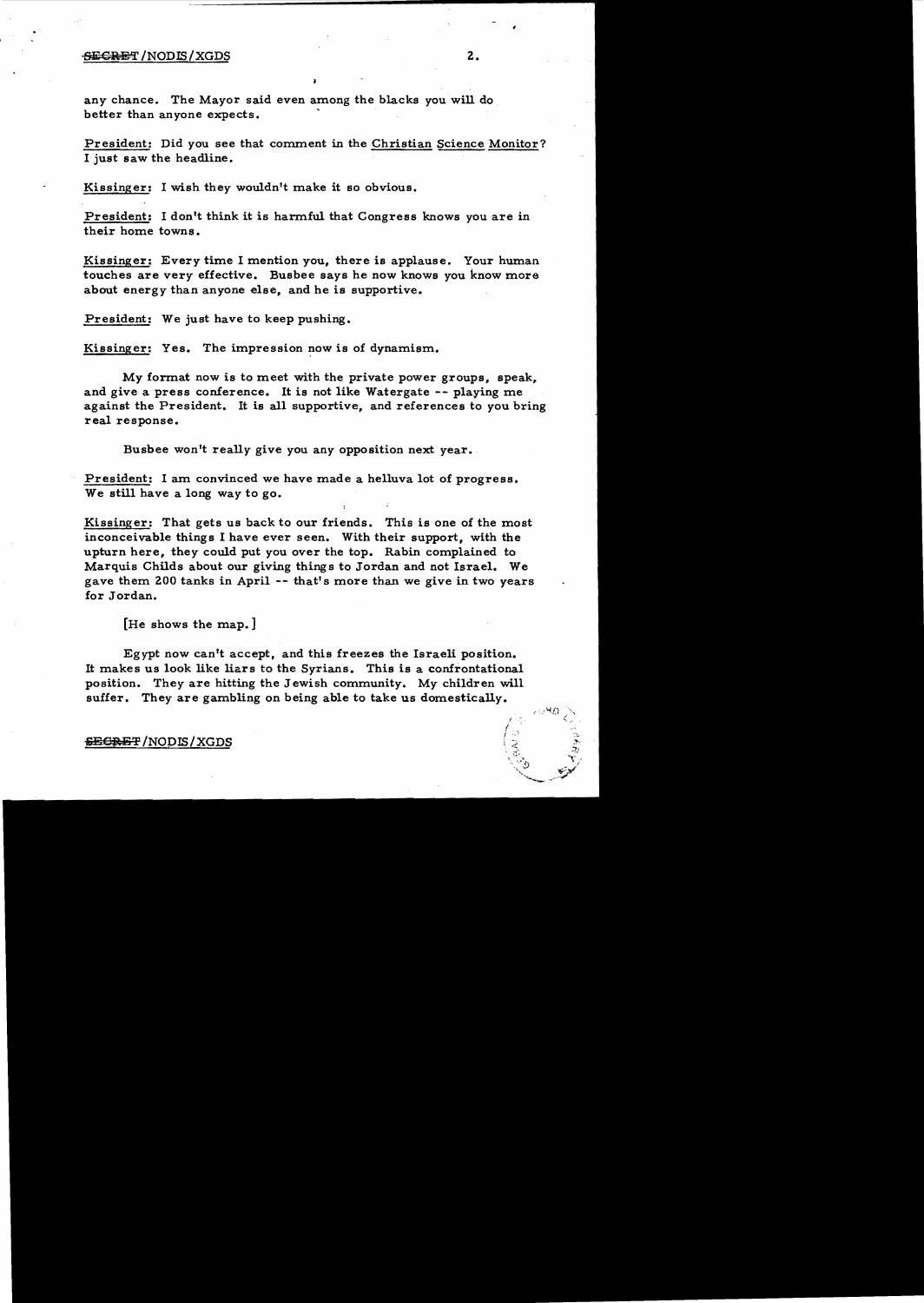## SE€JaET/NODJS/ XGDS- , 3.

•

Dean Rusk said if what is presented in this country is Semitism, then the only counter is anti-Semitism. If it is true that Israel is not a satellite of the U.S., neither is the U.S. a satellite of Israel. He got tremendous applause.

President: This is a crass effort to undermine our foreign and domestic policy.

Kissinger: Javits is willing to support lifting the Jackson amendment, if they will just give a token increase in emigration. Last year 38,000 wasn't enough. He said he wanted five minutes with you -- he said he knows you are mad at him, but he wants to tell you as long as you promise you won't let Israel be destroyed, you can do anything else. .

President: Why not show him the map?

Kissinger: I think you shouldn't bargain -- these guys know the country isn't with them.

President: But if one of them knows what the Israelis are really doing....

Kissinger: I would do it with Ribicoff then. He is more honorable. Javits is too opportunistic. When I was on the ropes he ignored me. I don't trust him. Let him come in; hear him for ten minutes. Tell him you support the existence of Israel but they cannot run our foreign policy.

President: Let's get somebody down here who is Jewish and respected so someone knows the facts.

Kissinger: Javits will want to appear as the moderator. We shouldn't bargain with them.

We have heard from the Egyptians. Their answer is very tough.

[He reads from Eilts' cables.]

President: Where does that leave us?

Kissinger: We have drafted a letter to send to the Israelis. I recommend you give it to Dinitz Friday. That would keep it out of the press for a day or so in Israel, and Congress will be out here.

[General Scowcroft left briefly and returned.]

ECRET/NODIS/XGDS

 $\mathbb{R}^N$  .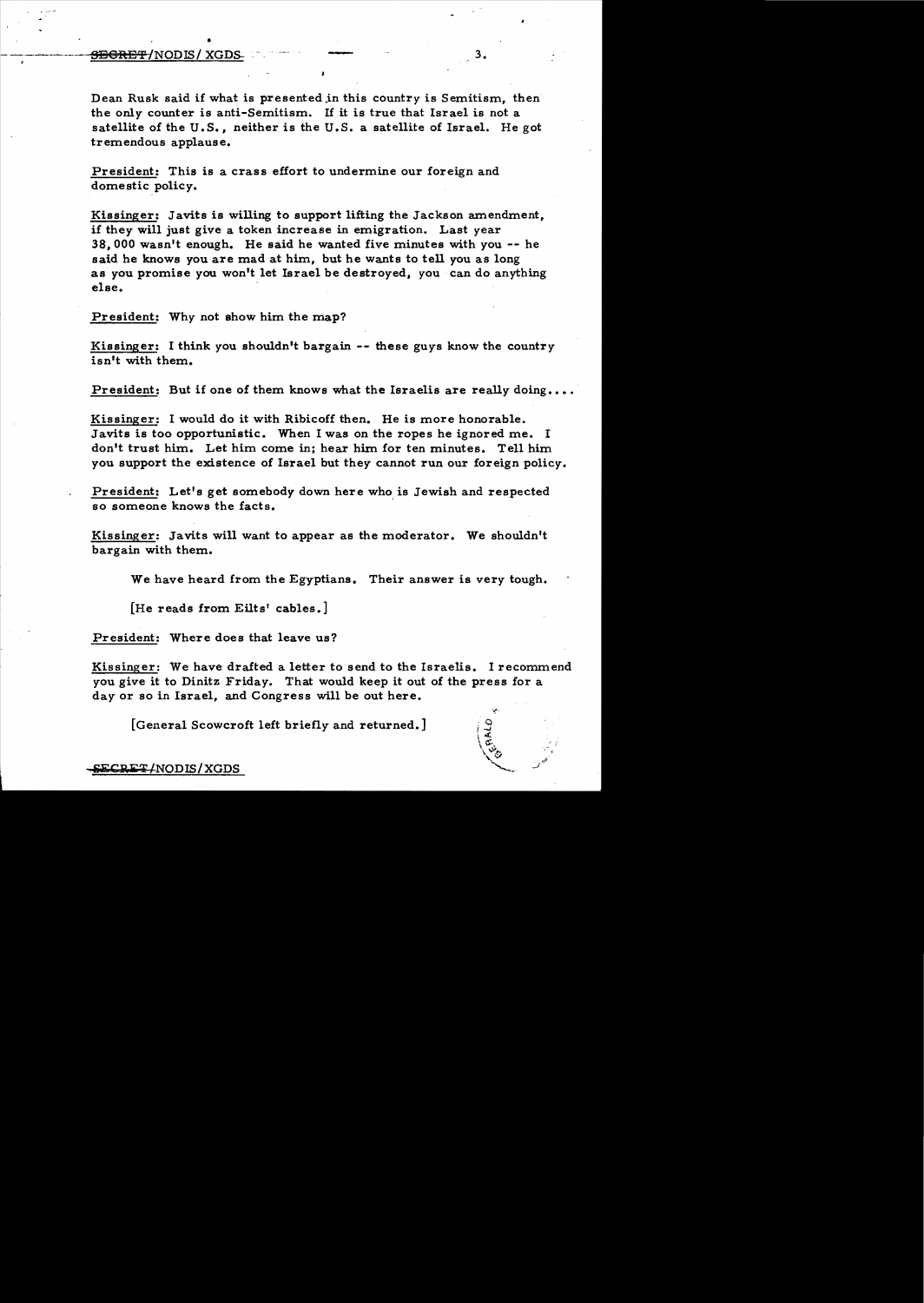## **SECRET/NODIS/XGDS 4.**

You think about the letter. I don't want to rush it by you. I think we should not give Israel the Egyptian counterproposal; we should not tell him we will ask for reconsideration.

Tell Dinitz he is accredited to the President of the United States. If this continues you will have to take it to the American public. Be ic y cold. You have no other choice. I think the tougher you are, the more chance there is to move them. Only you can do it. We have to know by the time I meet Gromyko. I think they will cave.

President: You are more optimistic than I am. I think we have to present them something which they accept or reject.

Kissinger: I think your view is the right one. I think Brent should protest to Dinitz in the sharpest terms today.

President: I should be prepared for a press conference question.

Kissinger: I would be as icy as can be. I would stick to the outline of our policy as I gave it in Atlanta.

[General Scowcroft hands the President a copy of the Atlanta speech. He leaves briefly, and returns.]

President: I would send a letter to Banking, Ways and Means -- four committees -- saying that shortly after recess we are prepared to move.

Kissinger: We'll do a draft and clear it with Simon. I don't think it is bad to get Simon out ahead on this.

On the letter, I think we need enough of the history in, so if it is leaked it is all there.

President: I agree. We may even have to release the letter.

Kissinger: If Israel had done this gracefully, think what a good position we would now be in.

President: I like the letter. It is firm, not belligerent. I will study it.

Kissinger: Do you agree on having Dinitz in?

President: Let's make it Friday morning.

SEGRET/NODIS/XGDS

**CAME**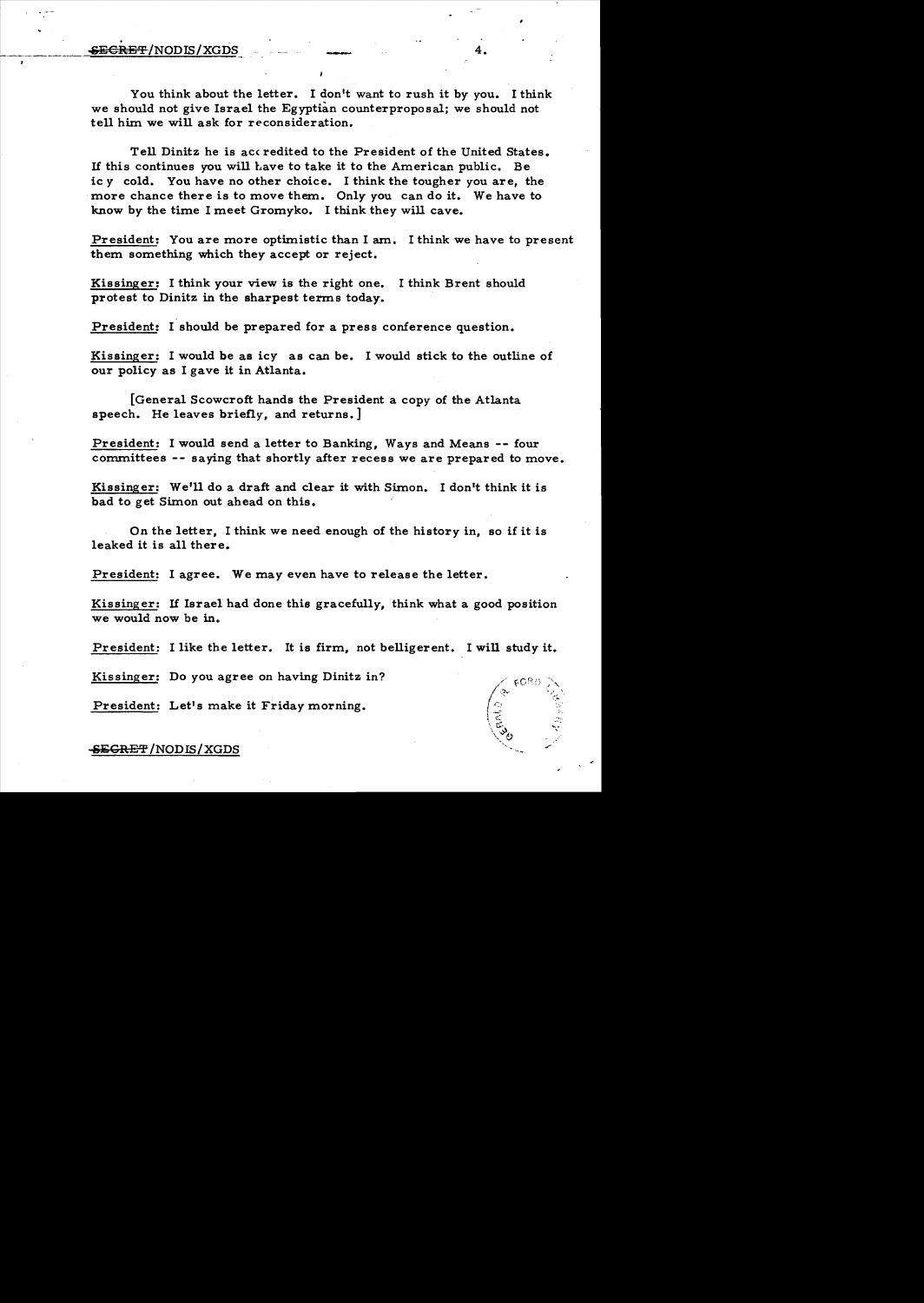Wan Franch Swins - tawar<br>Sgate - Prother  $\mathbf{y}$ PIK 25 Juin 25  $1117 - 72924$ KThe Unigare Cleane were horzing avoid, 2 considered himse or justime tution as/as publicains crowling around This most at 505/CFM, 4 of Amadepul mets till en their cholist. P Icaminal what you had done in these yucken K Iban c formet bitter un It is 90% bondageats cre/2023 hasting getters thrown in LAFFHouston spurise come to mitellectural + being. (Radio Callo) Swerd tal + 956 Anonyalis & Take on Fréen. Jar PT he pollo scenare show exam home i strongth That eventually work will thour in clay K Jon male a rue injact in attents. Birk Lui de jour auce installe in Cinquia Any Kinnedy of prosent conditates hisany chance The Uning or soul eron any c blacks you will do hother than on por expects. PDid jour rection nu CSNP Dpoint source Ă K Wishthy and hit make it to draw .<br>1950 ookstaan - Afrika Amerikaanse kompo I I dunt chile it is parapul that Cong know you are in their havetomes. K Eronytime & montion you there is of plans. Jour human trucks are ing effective. Bushe Joy he we know you have were about we y than a pour else a be sey justice P pour cit just himste hierp partir **E.O. 12958, SEC. 3.5** NSC MEMO, 11/2408, STATE DEPT. GUIDELINES the Review 3/9/04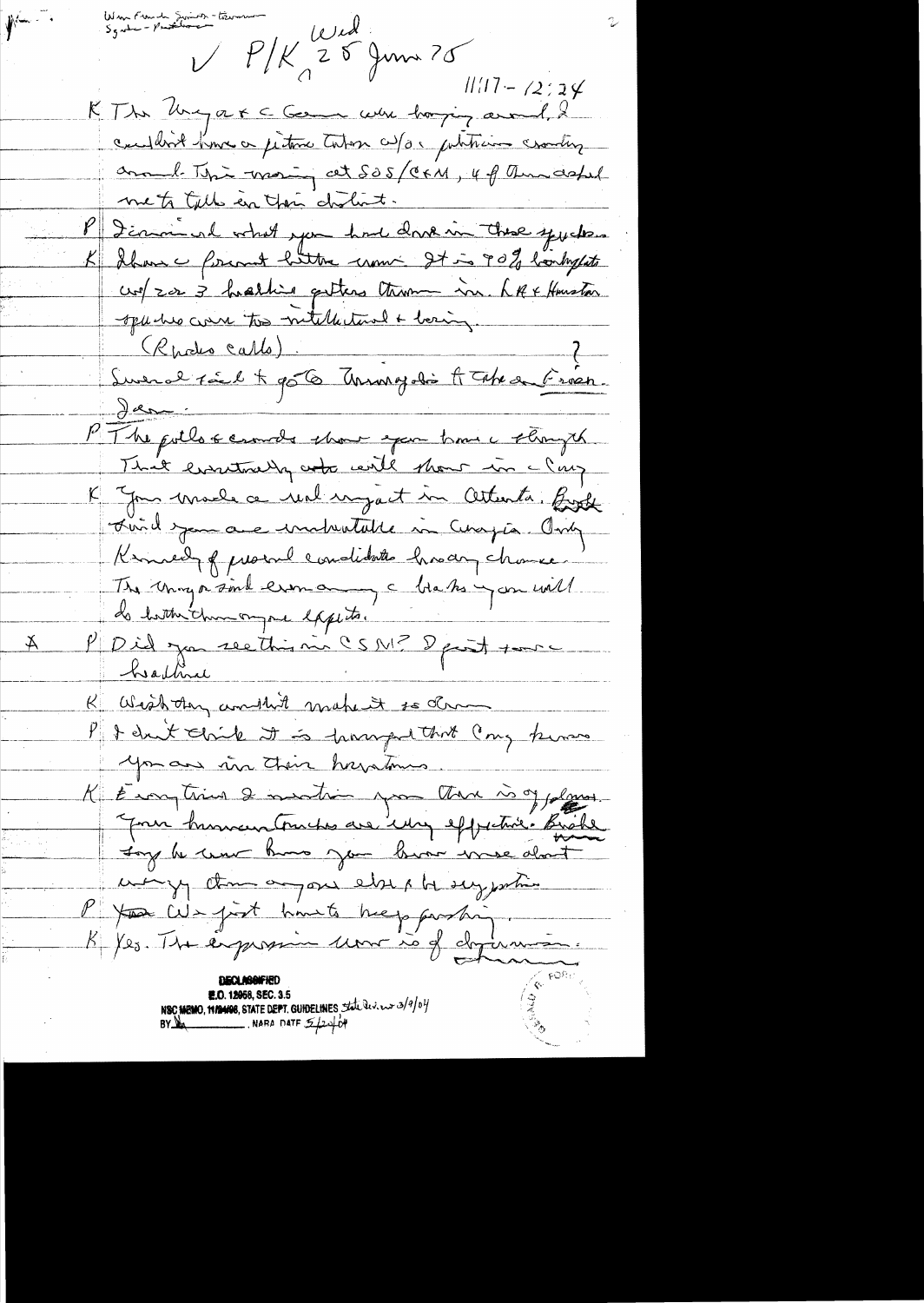K. Un prout nous is to meet as private parmer quango, oppok, & spier pres enf. It was like historyals playing me against of-it is all suggestion of spermark you him use wepose Buch want unly give you any upposition with year. 8 2 comment au brance concele ballina bott of prong. STill have large may to go. K That gets no bort to come famile. This is our for most invescionable thing & have seen led their sequent, is a ception they thing could put you are top. Ratin compared to Childs chant going thing & fordering with Hell We gantle 200 tack in april - 1000 there I yes for the pulmer (Shows-image E comme emit accept + chi puzzo et portion. It wakes us look the hars the Syrians. This is a sonpectativist protion. They are tailly butting general andy. Chy children Coll suppose They are gainting of him able to Total no donnestreather Dicen Rusk find if what is promited in this crucity in Semitivi these cardy Contre à Cati-Sontin, fit strut suita Stalle of US, worthon is US a souththat for. He part toute opplane principa & danstic poling. K Janits within to suggest lyting Janken mand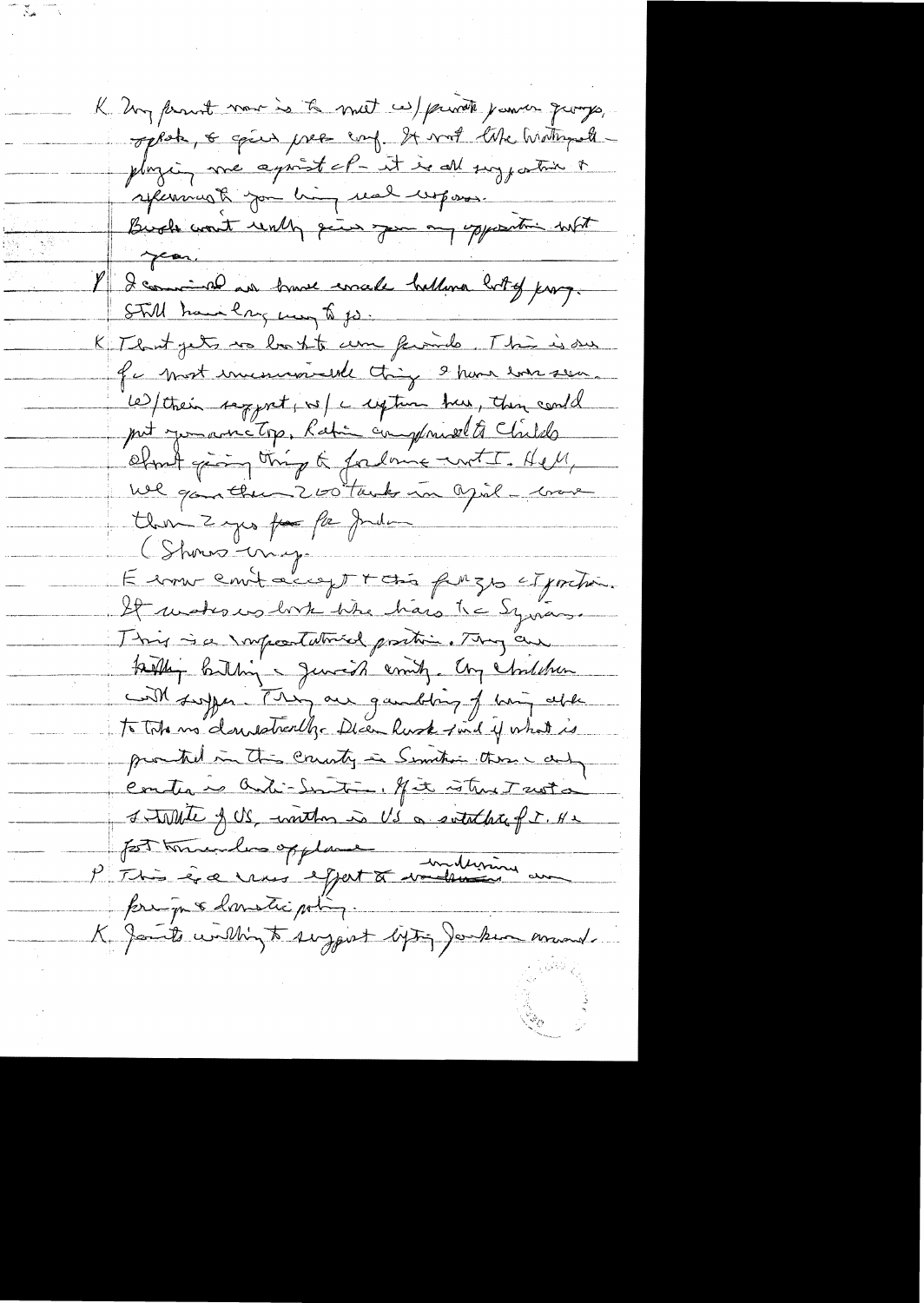imageorta Sig they will just fear Taken mullere." I not you Q 38000 want big He said to wortet mint W/you - raid he know you malat him, hot le motie till you as loing as you primise 1 1 2 comment det à la destine de la de la de la de la filippe de la de la filippe de la de la filippe de la de la filippe de la de la filippe de la de la filippe de la filippe de la filippe de la filippe de la filippe de homastic family is to opportunities when I uns anc 1 pps de couvertime. I dont tout bien hat his cause in - hear his /0 18 min. Tell him jou syget extreme of I lout though count l'hets get soudret, de here was finisse wegetet 10 souveau pouvoi facto. K J int with wort to aggress c trubatie avec (leads from Eits'eables) 19 ase home diagted a netter to unto I. 2 une dépoir que et t sontes finlage That would keep it out of a pros for a day or so in I + Cong will in out here.<br>You through sent , with said wort to conts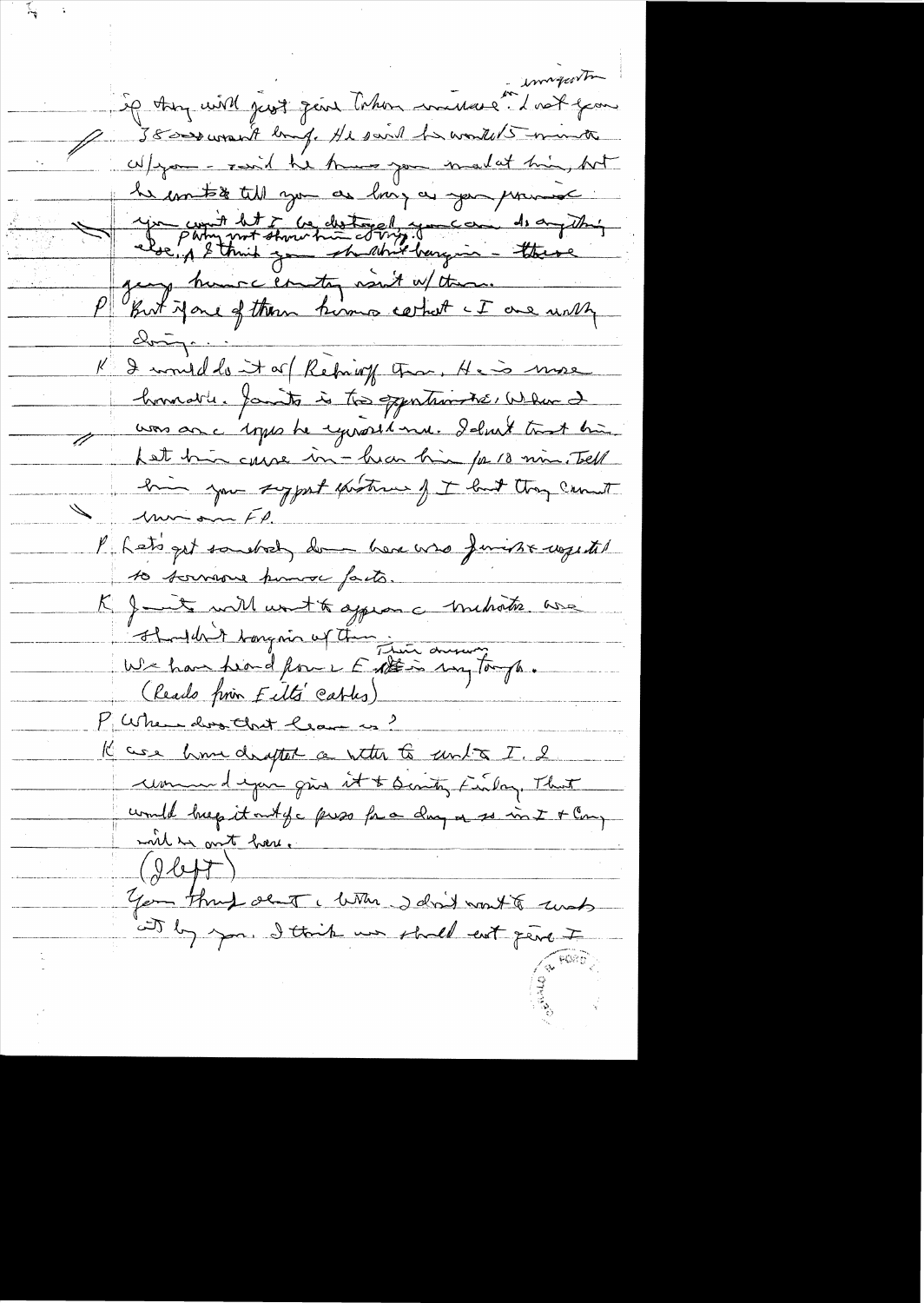Topper of the speak

aux E committy upwell, wit all him in mill ock for reconsideration Till Dinty having accurditor Pf U. St Chi tratines you will have to calle it to Can public be ming cold. Jam how us outer Charle Stick compter you are a mine Chance This is & most This. Only purchase de it, We have to hun by cotic how George I think they will can P you not extention than I . State we have I get it you was so my to prent the touthing with they accept a rejict. I getich your more is comptant. It is but should justicht Durity in sharpert tens today. l'Iran el be preparet fran PC question K I will be as inequene by Jamel strick to conthine of one poling as I joint to we attenta. (2 hour bien speech) P Letter to Bonding, Wapthons Xoying shortly  $+$ after was us are furant to move ... K les vill des a daget & clear it w/ Seria  $A \times$ I don't think it is bolt get Simon ant afraid Ource letter, I think we were emptychistry in Magrex, We my even honts relevance lettre K If I had done this groupelly, Arisk what agonal

 $\overline{\phantom{a}}$ 

 $\frac{1}{2}$